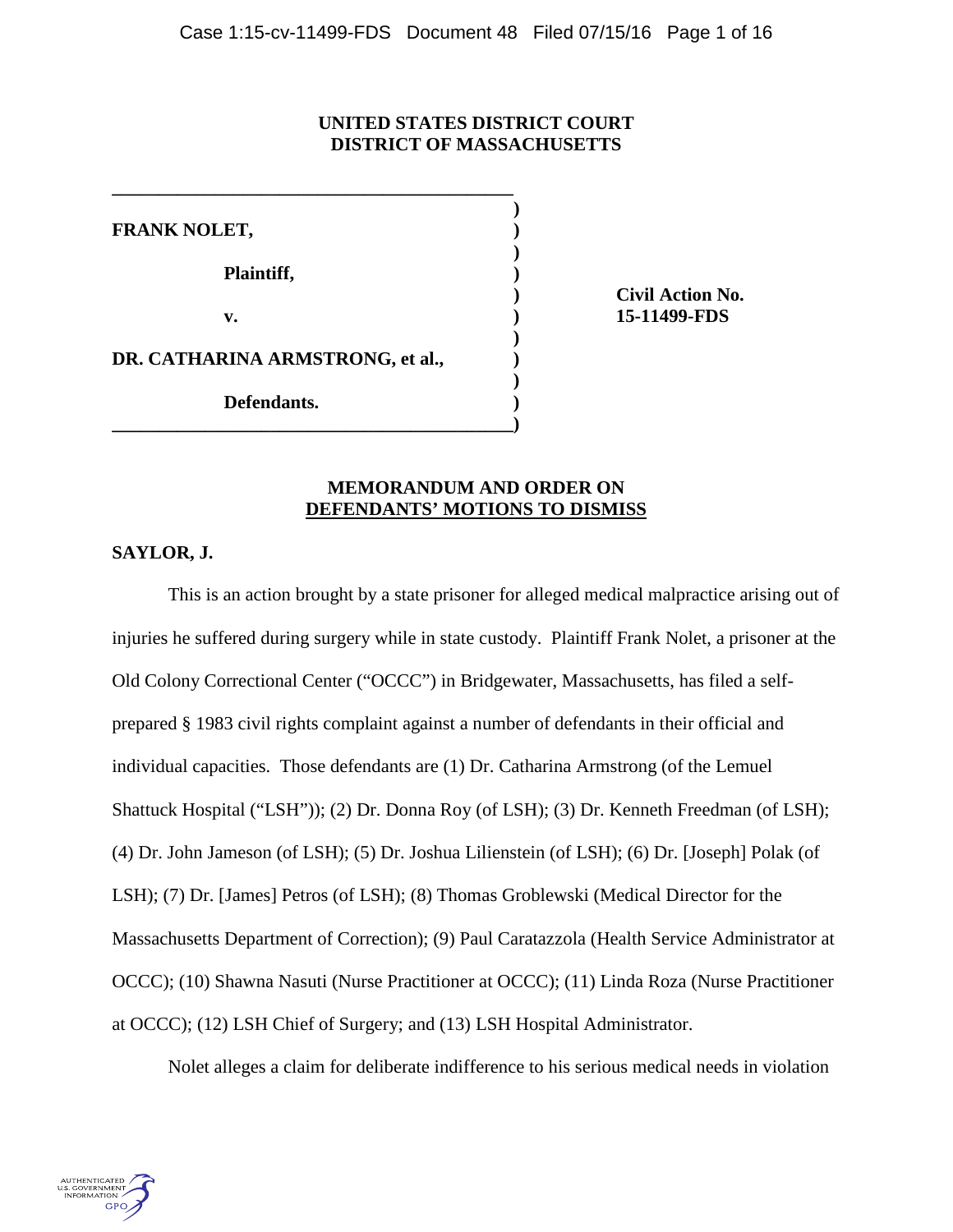### Case 1:15-cv-11499-FDS Document 48 Filed 07/15/16 Page 2 of 16

of the Eighth Amendment and 28 U.S.C. § 1983, and claims for negligence and medical malpractice under Massachusetts law. It appears that those claims are brought against all defendants. As relief, Nolet seeks a declaratory judgment, compensatory and punitive damages, and an order providing that he continue on his pain medication without any decrease absent court approval.

Defendants Groblewski, Caratazzola, Nasuti, and Roza (the "DOC" defendants) have moved to dismiss the claims against them under Fed. R. Civ. P. 12(b)(6), or, in the alternative, for summary judgment under Fed. R. Civ. P. 56. Dr. Freedman, Dr. Jameson, and Dr. Lilienstein (the "Commonwealth defendants") have moved to dismiss the claims against them for a lack of subject-matter jurisdiction pursuant to Fed. R. Civ. P. 12(b)(1) and under Rule 12(b)(6) for failure to state claim for which relief can be granted. Defendant Dr. Roy has moved to dismiss the claims against her under Rule 12(b)(6) and for failure to comply with the notice requirement of Mass. Gen. Laws ch. 231, § 60B.

For the following reasons, DOC defendants' motion to dismiss will be granted in part and denied in part, and the motion for summary judgment will be denied without prejudice; Commonwealth defendants' motion to dismiss will be granted in part and denied in part; and Dr. Roy's motion to dismiss will be granted in part and denied in part.

## **I. Factual Background**

The facts are set forth as described in the complaint.

The complaint alleges that in April 2013, while a prisoner at Old Colony Correctional Center, Nolet experienced trouble breathing and standing, and, after being seen by OCCC Health Services staff, was transported by ambulance to Morton Hospital. (Compl. ¶¶ 10-13). After being stabilized at Morton, it was determined that Nolet should be transferred to Lemuel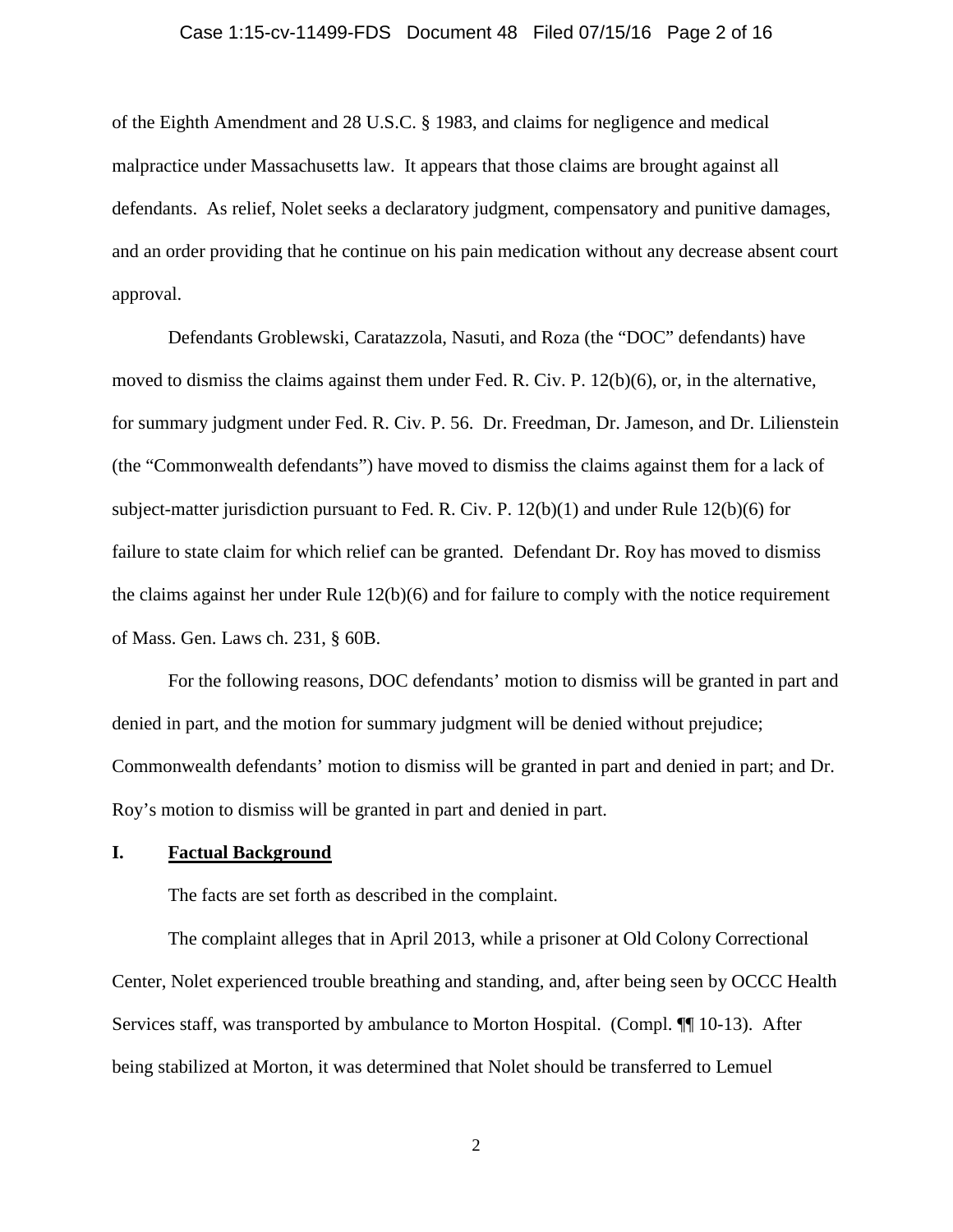#### Case 1:15-cv-11499-FDS Document 48 Filed 07/15/16 Page 3 of 16

Shattuck Hospital for further treatment and recovery; the complaint states that "Plaintiff believes that [the decision to transfer Nolet to LSH] was implemented by defendant Thomas Groblewski."  $$ 

Nolet was placed directly into the Intensive Care Unit at LSH. (*Id.* ¶ 20). The complaint alleges that defendants Doctors Jameson, Lilienstein, Freedman, Roy, Armstrong, Polak, and Petros were all "in charge of or assisted in [Nolet's] care . . . and treatment" at LSH. (*Id.* 14).<sup>[2](#page-2-1)</sup> The LSH doctors performed "[c]hest x-rays, CT scans, and bloodwork" on Nolet, and informed him that he had "severe pneumonia," for which they recommended placement of a "jejunostomy tube ('j-tube') for [ ] assistance in feeding." (*Id.* ¶¶ 22-23). According to the complaint, the LSH doctors told Nolet they had completed "j-tube" operations "numerous times," and that it "was a routine operation." (*Id.* 124). The complaint further alleges that Nolet "was never informed of the extreme risk of bodily injury or serious disfigurement" in having the operation. (*Id.* ¶ 27). Because of his weakened state and the doctors' assurances that the surgery was a normal procedure, Nolet consented to the operation. (*Id.*).

The complaint alleges that the next thing Nolet remembers was waking up in the ICU at the Boston Medical Center ("BMC"). (*Id.* ¶ 30). He was informed that when the LSH doctors attempted to put the j-tube in his stomach, they had ruptured his bowels causing an infection to spread throughout Nolet's body. (*Id.* ¶¶ 32, 34). Nolet was told he had been rushed to BMC for "additional emergency surgeries," that he had sepsis upon his arrival at BMC, and that "it was assumed that he would not survive." (*Id.* ¶¶ 33-35).

l

<span id="page-2-1"></span><span id="page-2-0"></span><sup>&</sup>lt;sup>1</sup> The complaint identifies Groblewski as "the medical doctor for the Massachusetts Department of Corrections . . . in charge of making the decision for the placement of the plaintiff at 'LSH' for treatment." (Compl. ¶ 5). DOC defendants identify Groblewski as the "Statewide Medical Director for the Massachusetts Partnership for Correctional Healthcare ("MPCH"), the contracted medical provider for inmates under the care and custody of the Massachusetts Department of Correction." (Def. Mem. 1-2).

<sup>&</sup>lt;sup>2</sup> The complaint refers to this group of doctors as the "LSH defendant doctors."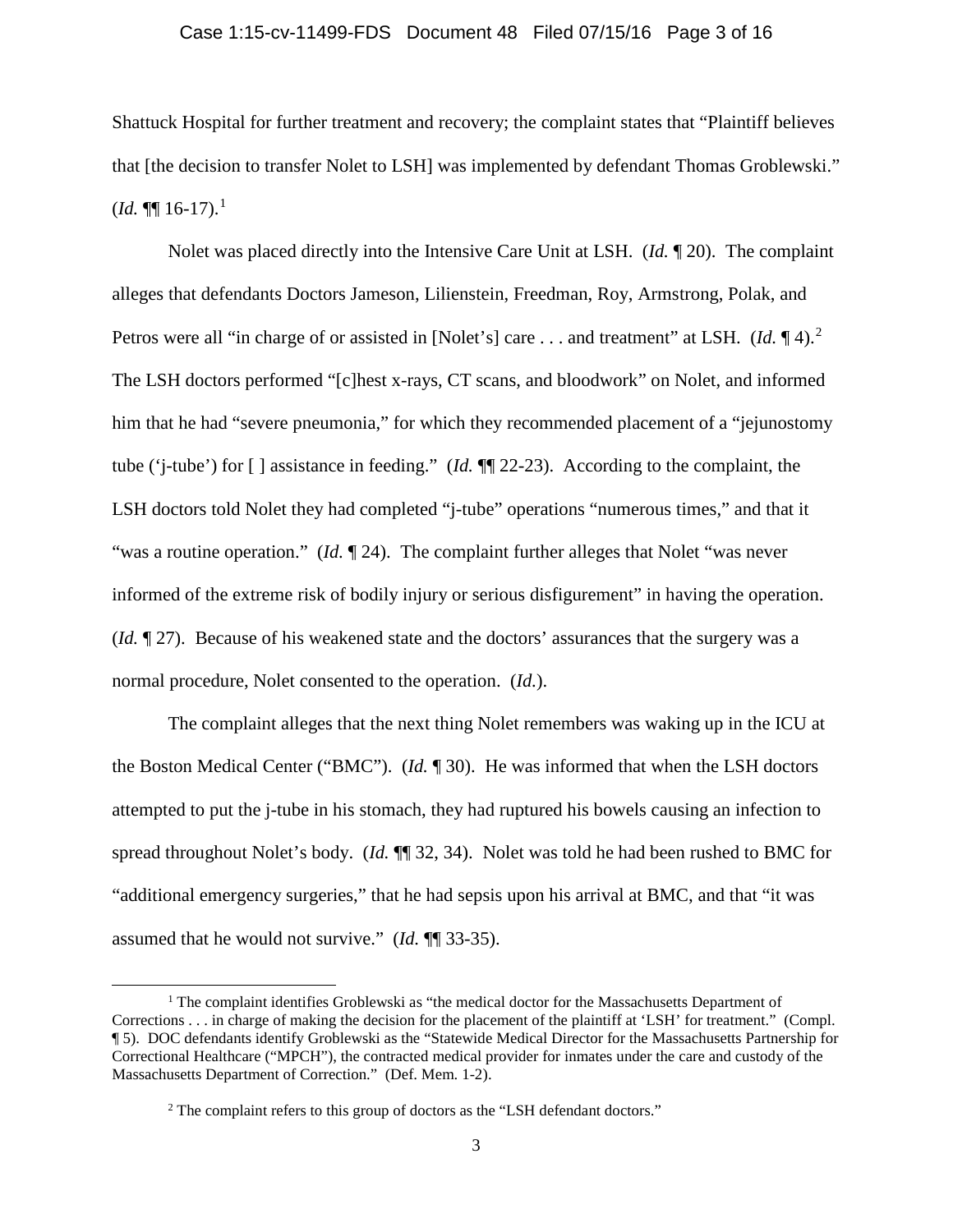### Case 1:15-cv-11499-FDS Document 48 Filed 07/15/16 Page 4 of 16

Nolet remained at BMC for three or four months and underwent various additional surgical procedures to repair the bowel injury. (*Id.* ¶¶ 36-37). He alleges that thereafter he was transferred to LSH against his will, where he stayed two to three weeks before being transferred back to OCCC. (*Id.* ¶¶ 36-40).

After his return to OCCC, Nolet was prescribed dressing changes several times a day "when informed to do so by defendants Paul Caratazzola, Shawna Nasuti, and Linda Roza," as well as pain medication for his wound. (*Id.*  $\P\P$ <sup>41-42).<sup>[3](#page-3-0)</sup></sup>

In 2014, Nolet went back to BMC for a follow-up appointment, at which time the BMC surgeons allegedly informed him that they were unable to close the surgical site due to infection. (*Id.* ¶¶ 43-44). In March 2015, Nolet was taken to a plastic surgeon at BMC who examined his open wound and called in other BMC surgeons for consultation. (*Id.* ¶¶ 46-47). The complaint alleges that one of the consulting surgeons "looked shocked" when he saw Nolet's wound, and "implied that this wound was one of the worst wounds he ha[d] seen." (*Id.* ¶¶ 49-51). The surgeon told Nolet that "the wound needed to be better cared for," and changed the wound-care procedures. (*Id.* ¶ 53). He further told Nolet that he was "upset with the progress of the wound healing [] and the lack of treatment [Nolet] had been receiving." (*Id.* 154).

The complaint alleges that, at least as of the time of filing, Nolet's wound remains open, he is still in pain, and that he has been told that he "will likely need numerous skin grafts." (*Id.*  ¶¶ 56-58). He further alleges that defendants Caratazzola and Roza are improperly "taking him off [his] pain medication." (*Id.* ¶ 58).

# **II. Procedural Background**

l

Nolet filed the complaint in this case on April 16, 2015. The complaint brings a claim

<span id="page-3-0"></span><sup>3</sup> Defendant Paul Caratazzola was the Health Services Administrator for OCCC; defendants Shawna Nasuti and Linda Roza are nurse practitioners at OCCC. (*Id.* ¶¶ 6-7).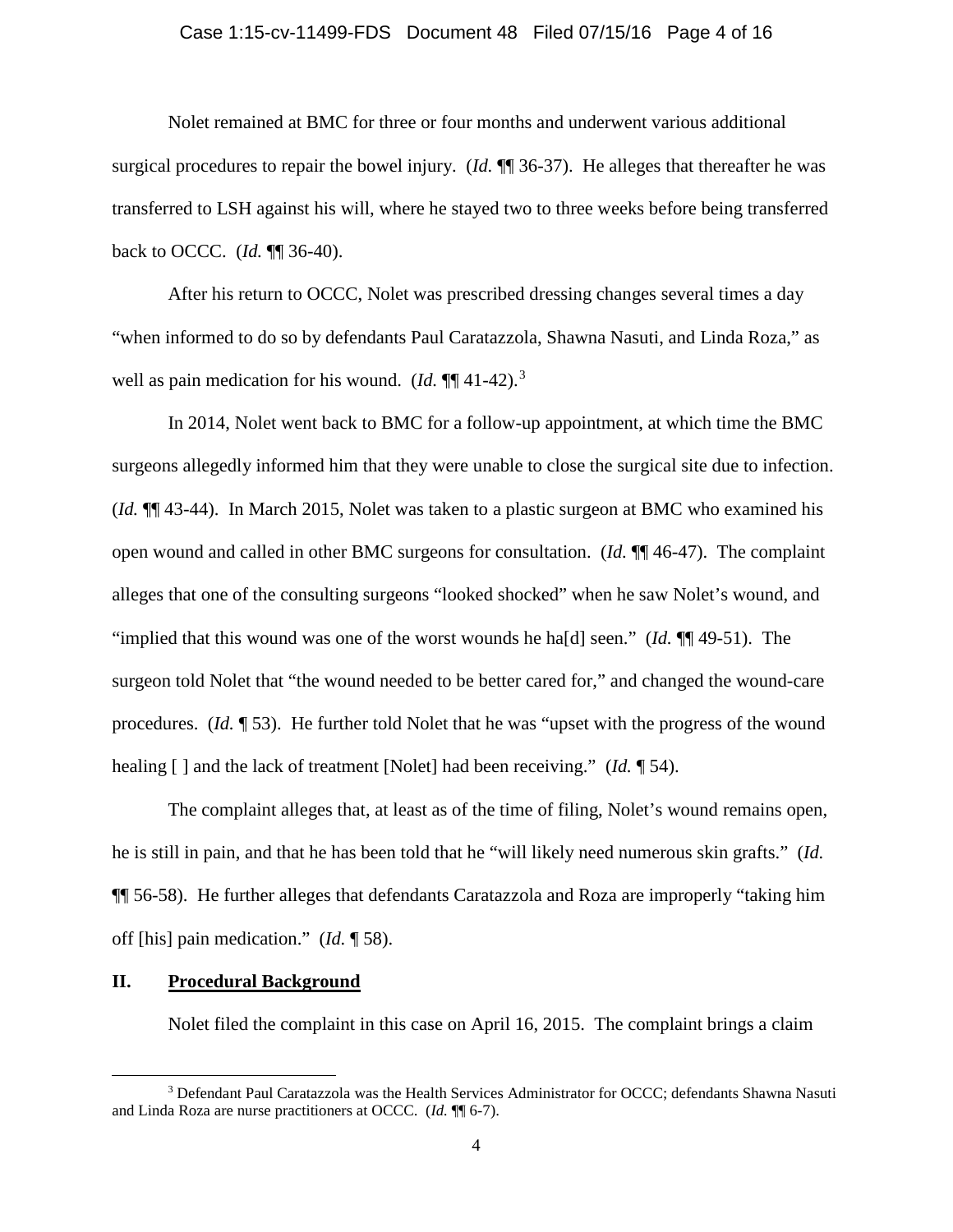#### Case 1:15-cv-11499-FDS Document 48 Filed 07/15/16 Page 5 of 16

under 42 U.S.C. § 1983 for deliberate indifference to a serious medical need in violation of the Eighth Amendment (which the Court will deem Count One) and a claim for medical malpractice (which the Court will deem Count Two); all claims appear to be asserted against all defendants.<sup>[4](#page-4-0)</sup> Defendants Groblewski, Caratazzola, Nasuti, and Roza have moved to dismiss the claims against them under Fed. R. Civ. P. 12(b)(6), or, in the alternative, for summary judgment under Fed. R. Civ. P. 56. Dr. Freedman, Dr. Jameson, and Dr. Lilienstein have moved to dismiss the claims against them for a lack of subject-matter jurisdiction pursuant to Fed. R. Civ. P. 12(b)(1) and under Rule 12(b)(6) for failure to state claim for which relief can be granted. Defendant Dr. Roy has moved to dismiss the claims against her under Rule 12(b)(6) and for failure to comply with the notice requirement of Mass. Gen. Laws ch. 231, § 60B.

### **III. Standard of Review**

 $\overline{\phantom{a}}$ 

On a motion to dismiss, the Court "must assume the truth of all well-plead[ed] facts and give plaintiff the benefit of all reasonable inferences therefrom." *Ruiz v. Bally Total Fitness Holding Corp.*, 496 F.3d 1, 5 (1st Cir. 2007) (citing *Rogan v. Menino*, 175 F.3d 75, 77 (1st Cir. 1999)). To survive a motion to dismiss, the complaint must state a claim that is plausible on its face. *Bell Atl. Corp. v. Twom*bly, 550 U.S. 544, 570 (2007). That is, "[f]actual allegations must be enough to raise a right to relief above the speculative level . . . on the assumption that all the allegations in the complaint are true (even if doubtful in fact)." *Id.* at 555 (citations omitted). "The plausibility standard is not akin to a 'probability requirement,' but it asks for more than a sheer possibility that a defendant has acted unlawfully." *Ashcroft v. Iqbal*, 556 U.S. 662, 678 (2009) (quoting *Twombly*, 550 U.S. at 556). Dismissal is appropriate if the facts as alleged do

<span id="page-4-0"></span><sup>4</sup> The complaint also appears to assert a separate claim for "negligence"; however, because even a liberal reading of the complaint does not plausibly support a claim for negligence apart from medical malpractice, the Court will treat the two claims as one.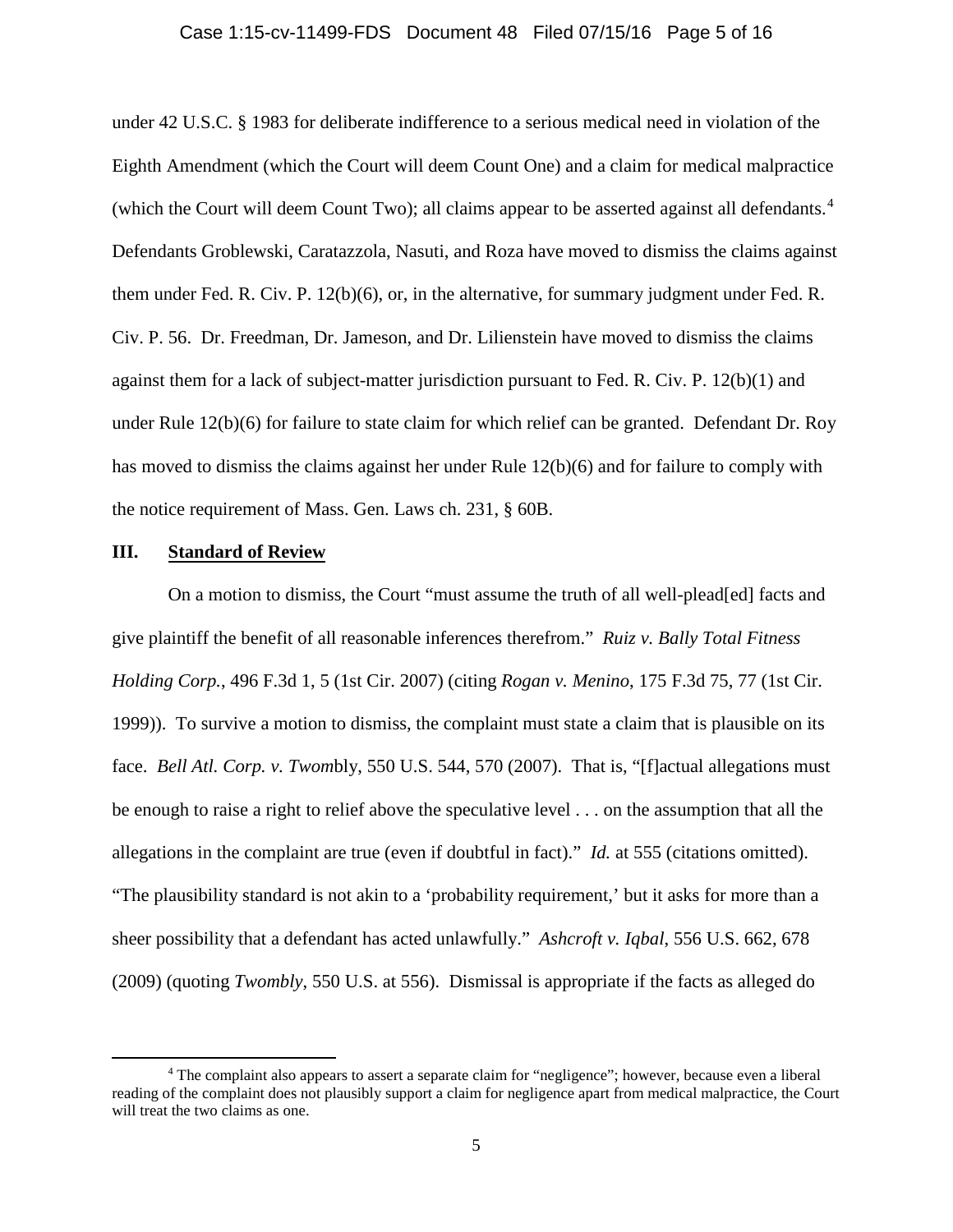#### Case 1:15-cv-11499-FDS Document 48 Filed 07/15/16 Page 6 of 16

not "possess enough heft to show that plaintiff is entitled to relief." *Ruiz Rivera v. Pfizer Pharm., LLC*, 521 F.3d 76, 84 (1st Cir. 2008) (quotations and original alterations omitted).

### **IV. DOC Defendants' Motion to Dismiss**

Defendants Groblewski, Caratazzola, Nasuti, and Roza (the "DOC defendants") have moved to dismiss the claims against them under Fed. R. Civ. P. 12(b)(6) for failure to state a claim under § 1983 or Massachusetts common law. In the alternative, DOC defendants have moved for summary judgment pursuant to Fed. R. Civ. P. 56 on the ground that Nolet failed to exhaust his administrative remedies before filing suit, as required by the Prison Litigation Reform Act of 1995 ("PLRA"), 42 U.S.C. § 1997e(a).

#### **A. Failure to State a Claim**

State prison officials violate the Fourteenth Amendment if they exhibit a "deliberate indifference" to a pretrial detainee's serious medical needs. *See Feeney v. Correctional Med. Servs.*, 464 F.3d 158, 161-62 (citing *Estelle v. Gamble*, 429 U.S. 97, 105-06 (1976)). In order to succeed on a deliberate-indifference claim based on inadequate medical care, "a plaintiff must satisfy both a subjective and objective inquiry." *Leavitt v. Correctional Med. Servs.*, 645 F.3d 484, 497 (1st Cir. 2011) (quoting *Burrell v. Hampshire Cnty.*, 307 F.3d 1, 8 (1st Cir. 2002)). Subjectively, he must show "that prison officials possessed a sufficiently culpable state of mind, namely one of 'deliberate indifference' to an inmate's health or safety." *Id.* Objectively, he must establish that the deprivation alleged was "sufficiently serious." *Id.*

To prevail on a claim of medical malpractice under Massachusetts law, a plaintiff must prove by a preponderance of the evidence that (1) a physician-patient relationship existed between the physician and the injured party, (2) the defendant "failed to conform to good medical practice," and (3) the breach was the proximate cause of the injury. *See Doherty v.*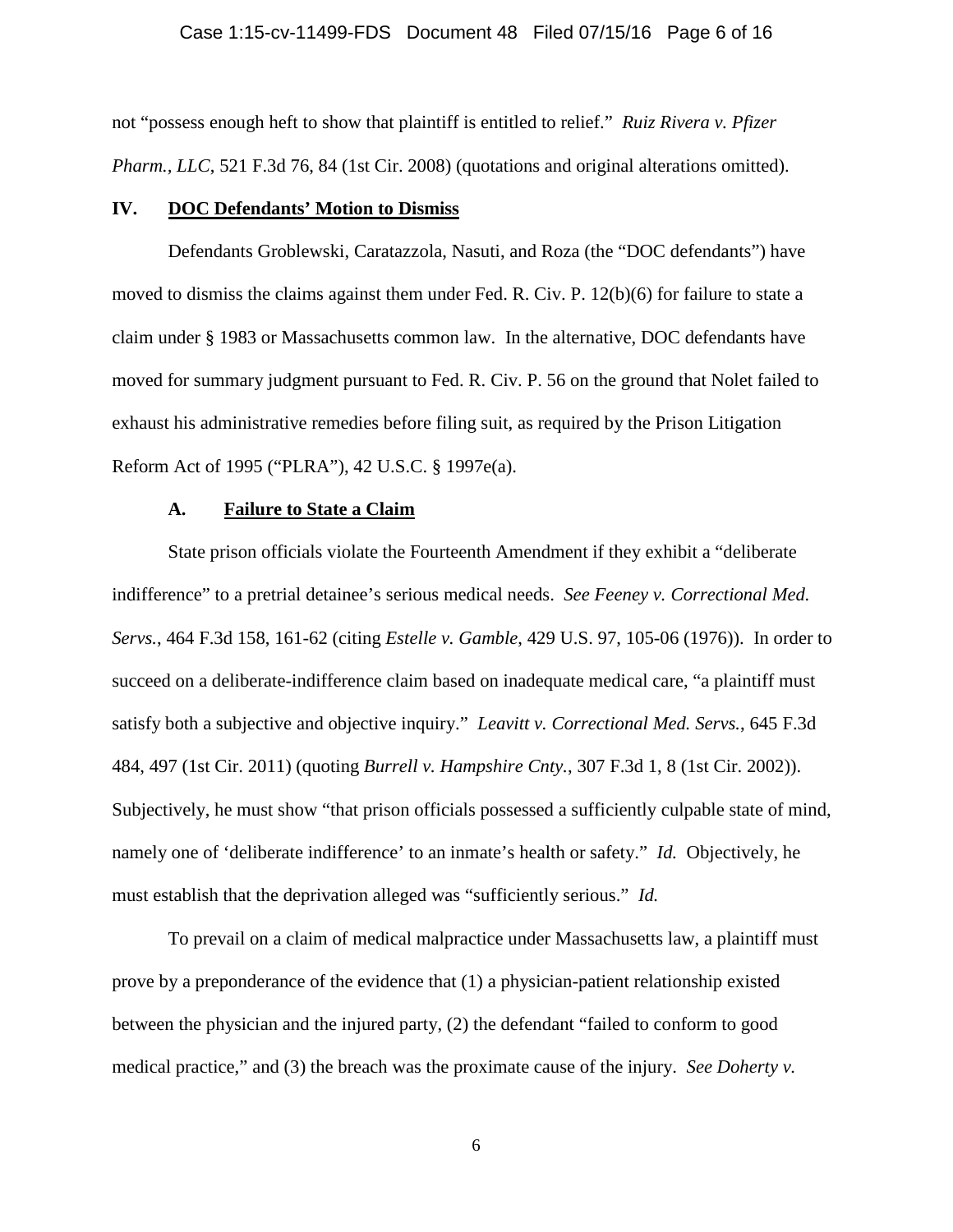### Case 1:15-cv-11499-FDS Document 48 Filed 07/15/16 Page 7 of 16

*Hellman*, 406 Mass. 330, 333 (1989). The relevant standard of care is whether the health-care professional "has exercised the degree of care and skill of the average qualified practitioner, taking into account the advances in the profession . . . [A] specialist should be held to the standard of care and skill of the average member of the profession practicing the specialty, taking into account the advances in the profession." *Brune v. Belinkoff*, 354 Mass. 102, 109 (1968). The standard of care, however, "does not require physicians to provide the best care possible." *Palandjian v. Foster*, 446 Mass. 100, 105 (2006). The skill level required is "not the middle but the minimum common skill." W.C. Prosser & W.P. Keeton, Torts § 32 at 187 (5th ed.1984), quoted *id*. at 10[5](#page-6-0).<sup>5</sup>

# **1. Groblewski**

l

There are only two allegations in the complaint that address Groblewski. The first identifies him as "the medical doctor for the Massachusetts Department of Correction," and the person "in charge of making the decision for the placement of the Plaintiff at 'LSH' for treatment." (Compl. ¶ 5). The complaint does not further explain the basis for that conclusion. The second allegation concerns Nolet's first transfer from Morton Hospital to Lemuel Shattuck Hospital, and simply states Nolet's "belie[f] that [the decision to transfer him to LSH] was implemented by defendant Thomas Groblewski." (*Id.* ¶ 17). Those allegations are plainly insufficient to support a claim for deliberate indifference, nor do they include any facts at all that would support a conclusion that Groblewski's transfer decision was negligent in any way—even assuming it was, in fact, Groblewski who made that decision. Accordingly, Groblewski's motion to dismiss the claims against him will be granted.

<span id="page-6-0"></span><sup>&</sup>lt;sup>5</sup> Although the case law often refers to "physicians," parallel standards apply for nurse practitioners or other health-care professionals. *See, e.g.*, *Bodden v. Nicholson*, 85 Mass. App. Ct. 1104, \* 2 (2014).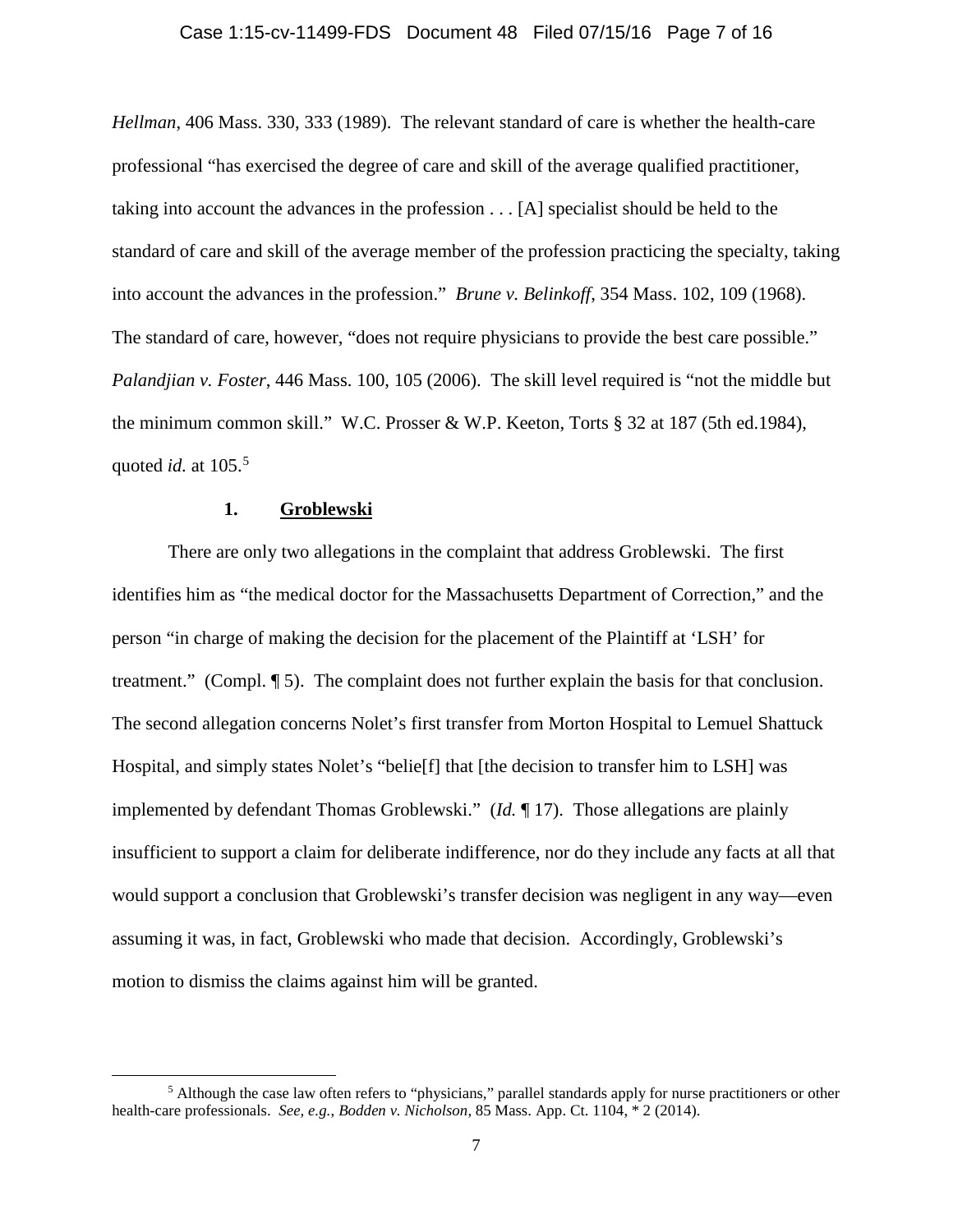# **2. Caratazzola, Nasuti, and Roza**

Liberally construed, the complaint alleges that defendants Caratazzola, Nasuti, and Roza were responsible for Nolet's treatment and care once he returned to OCCC following his emergency surgeries at BMC and recovery period at LSH. (Compl. ¶¶ 6, 7, 42). The DOC defendants do not appear to dispute that Nolet had a serious medical need once he returned to OCCC. The complaint further alleges that Nolet's doctors instructed that he "be placed on pain medication for the extreme pain he was in from [his] open and oozing wound." (*Id.* ¶ 41). According to the complaint, Caratazzola and Roza "are taking him off pain medication" even though Nolet "is still in pain from [the] open wound." (*Id. ¶* 58). Under the circumstances, those allegations are enough to state a claim for deliberate indifference to a serious medical need. *See, e.g.*, *Dadd v. Anoka Cnty.*, --- F.3d ---, 2016 WL 3563424, at \* 3-4 (8th Cir. June 30, 2016) (allegation of denial of pain medication sufficient to state a claim for deliberate indifference to serious medical need) (citing *Boretti v. Wiscomb*, 930 F.2d 1150, 1154-55 (6th Cir. 1991)).

The allegations against Nasuti appear to be slightly different. On its face, the complaint omits Nasuti from the factual allegation concerning the alleged denial of pain medication. In his opposition, Nolet explains that the deliberate indifference claim against Nasuti is instead based on her failure to refer Nolet for further or additional treatment for his wound, despite "observing Plaintiff's wound for several months [and] seeing infection and [a lack of healing]." (Pl. Opp. at 7). Although it is a close call, the Court concludes that those allegations, taken as true, plausibly allege that Nasuti was both "aware of facts from which the inference could be drawn that a substantial risk of serious harm exist[ed]," drew that inference, and yet did not seek additional care or treatment for Nolet's wound. *See Farmer v. Brennan*, 511 U.S. 825, 837 (1994).

The complaint also alleges, in substance, that at follow-up appointments with BMC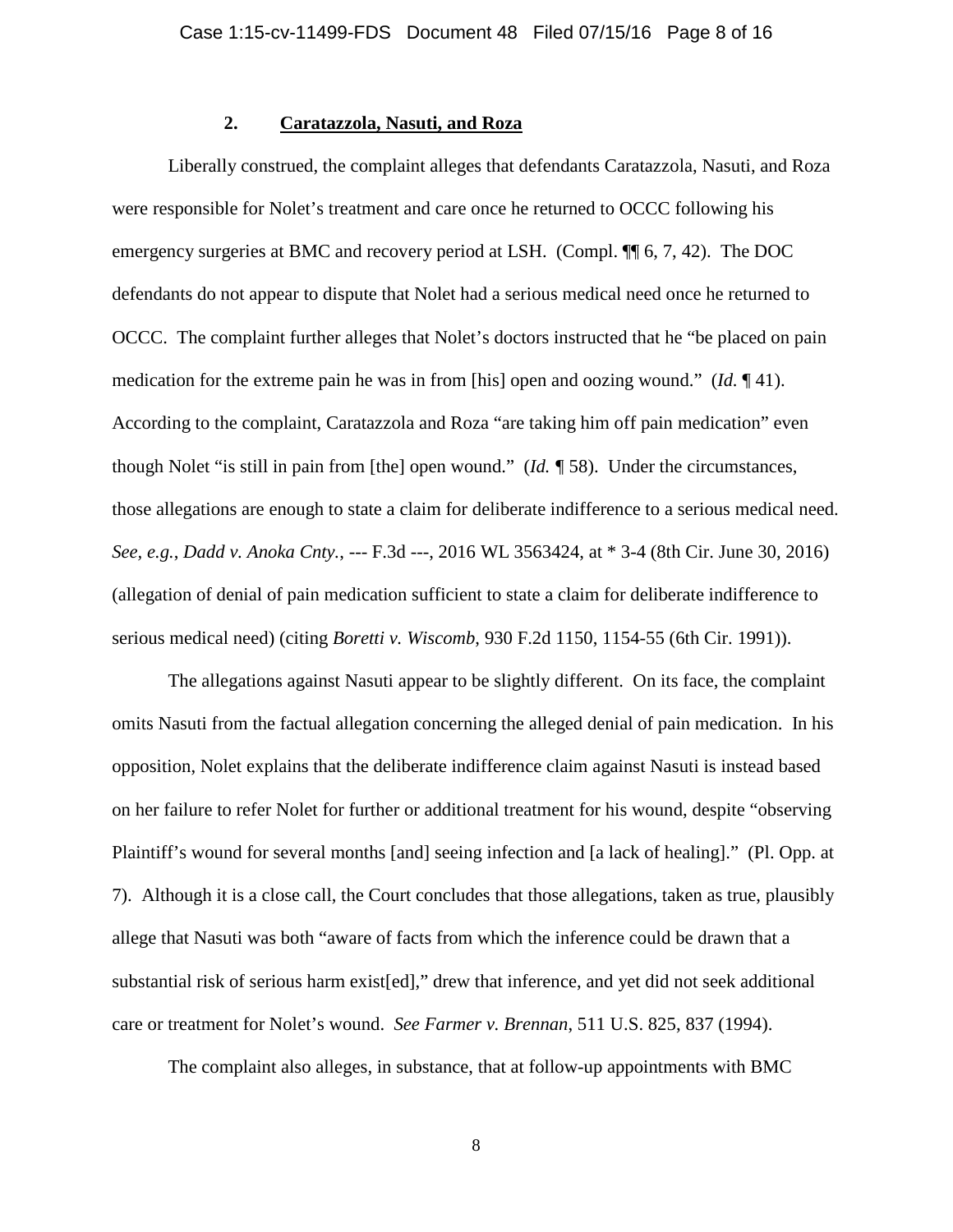### Case 1:15-cv-11499-FDS Document 48 Filed 07/15/16 Page 9 of 16

surgeons, at least one surgeon was "shocked" at the state of Nolet's wound, implied it was one of the worst wounds the surgeon had seen, and that the surgeon was "upset with . . . the lack of treatment the Plaintiff had been receiving." (Compl. ¶¶ 49-54). Those allegations, combined with the allegations that defendants are withholding pain medication in violation of Nolet's doctors' orders, are sufficient to state a claim for medical malpractice. Accordingly, the motions of defendants Caratazzola, Nasuti, and Roza to dismiss the claims against them will be denied.

### **B. Exhaustion of Administrative Remedies**

The DOC defendants have also moved for summary judgment pursuant to Rule 56, contending that Nolet failed to properly exhaust his administrative remedies against them before bringing suit under the Prison Litigation Reform Act of 1995, 42 U.S.C. § 1997e(a).

The PLRA provides that "[n]o action shall be brought with respect to prison conditions under 42 U.S.C. § 1983 . . . or any other Federal law, by a prisoner . . . until such administrative remedies as are available are exhausted." 42 U.S.C. § 1997e(a). This limitation on the ability of prisoners to sue "applies to all inmate suits about prison life, whether they involve general circumstances or particular episodes, and whether they allege excessive force or some other wrong." *Porter v. Nussle*, 534 U.S. 516, 532 (2002).

A plaintiff's failure to exhaust administrative remedies is an affirmative defense as to which a defendant bears the burden of proof. *Jones v. Bock*, 549 U.S. 199, 216 (2007). Here, the complaint alleges that Nolet "placed a grievance [in] accordance with the policies of 'OCCC' medical on [February 2, 2015], which was denied on [February 3, 2015]." (Compl. ¶ 59). The complaint also alleges that Nolet "appealed [that] grievance on [February 9, 2015]," and that the appeal was denied. Defendants have submitted copies of Nolet's grievances that they contend are insufficient.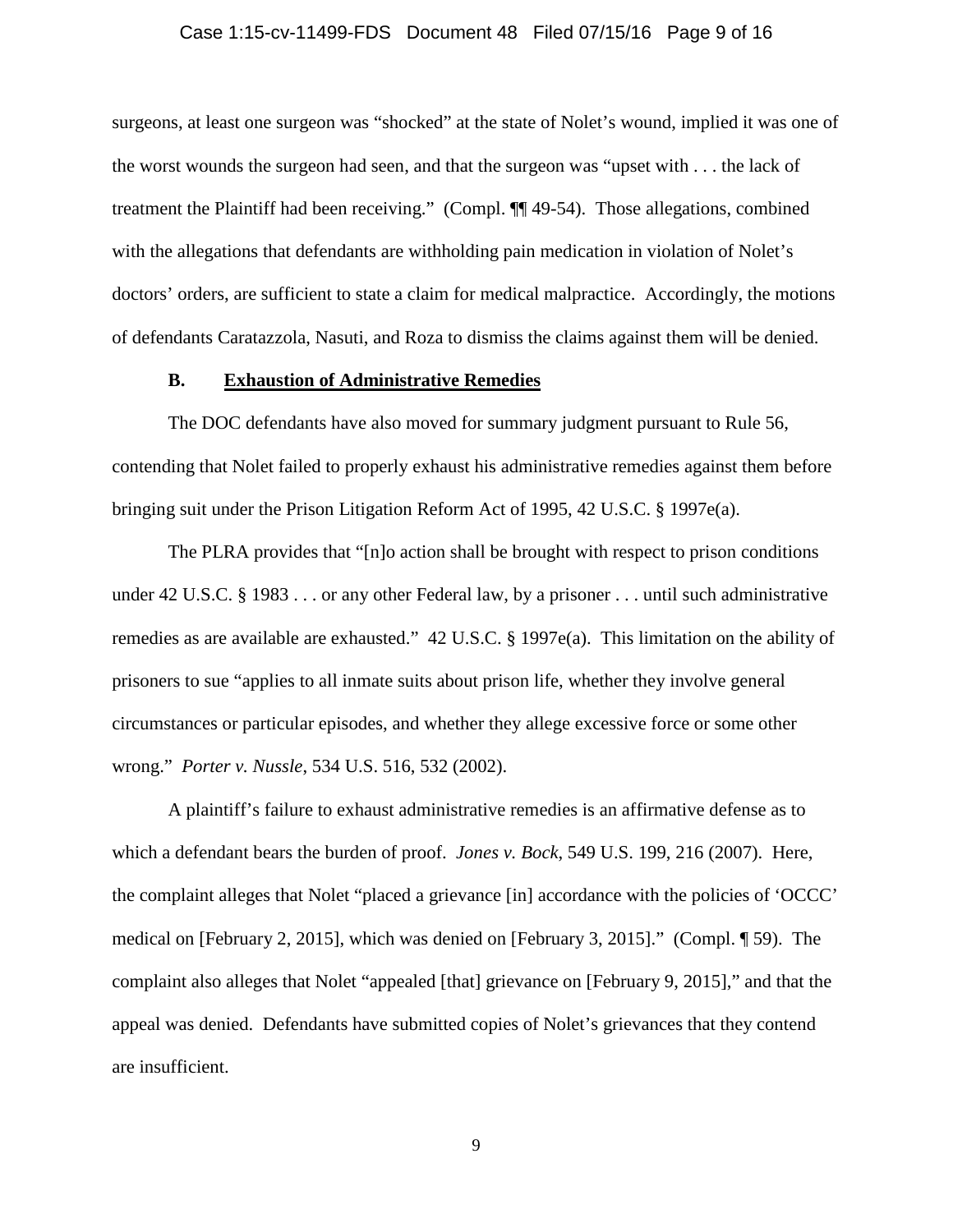### Case 1:15-cv-11499-FDS Document 48 Filed 07/15/16 Page 10 of 16

"Rule 56 [ ] mandates the entry of summary judgment 'against a party who fails to make a showing sufficient to establish the existence of an element essential to that party's case, and on which that party will bear the burden of proof at trial."' *Coll v. PB Diagnostic Sys.*, 50 F.3d 1115, 1121 (1st Cir. 1995) (quoting *Celotex Corp. v. Catrett*, 477 U.S. 317, 322 (1986)). However, in making that determination, the court must view "the record in the light most favorable to the nonmovant, drawing reasonable inferences in his favor." *Noonan v. Staples, Inc.*, 556 F.3d 20, 25 (1st Cir. 2009). Here, no discovery has yet been conducted, and the evidentiary record before the Court is simply too undeveloped to support a summary judgment ruling. Accordingly, DOC defendants' motion for summary judgment for failure to exhaust administrative remedies is premature and will be denied without prejudice to its renewal at a later date. [6](#page-9-0)

### **V. Commonwealth Defendants' Motion to Dismiss**

l

Doctors Jameson, Freedman, and Lilienstein (the "Commonwealth defendants") have moved to dismiss the claims against them under Fed. R. Civ. P. 12(b)(1) for lack of subjectmatter jurisdiction and Fed. R. Civ. P. 12(b)(6) for failure to state a claim. Although it is not entirely clear, it appears that the Commonwealth defendants' contentions in support of dismissal apply equally to both the Rule  $12(b)(1)$  and  $12(b)(6)$  analyses. Because the legal standard of review is the same for both types of motions, the Court need only perform one analysis. *See Puerto Rico Tel. Co. v. Telecomm. Regulatory Bd. of Puerto Rico*, 189 F.3d 1, 14 n.10 (1st Cir. 1999).

<span id="page-9-0"></span><sup>&</sup>lt;sup>6</sup> The Court is not, of course, ruling that plaintiff in fact exhausted his administrative remedies, but only that the complaint plausibly alleges that he has done so and that a summary judgment ruling would be inappropriate at this stage of the litigation.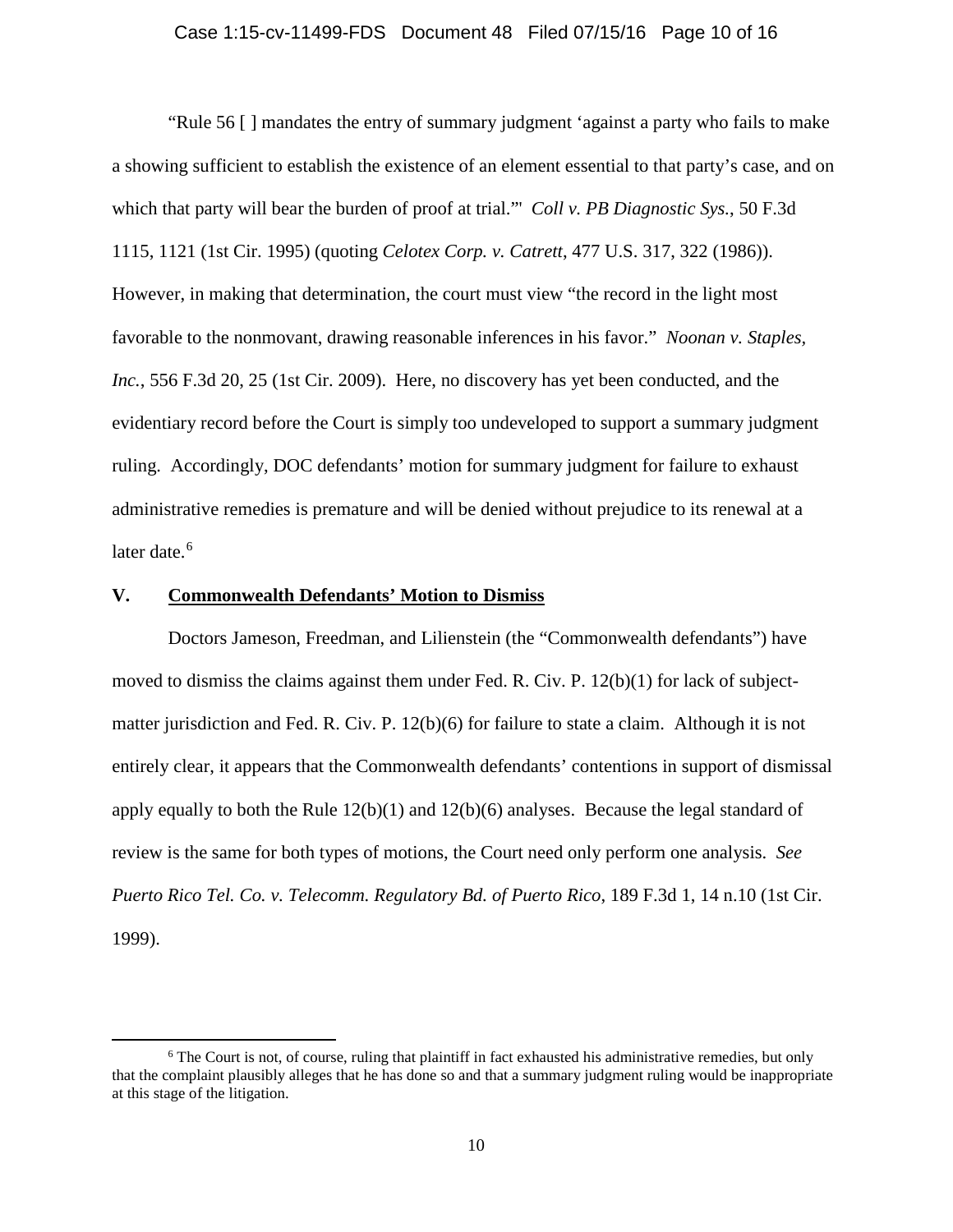### **A. Count One—Deliberate Indifference to Serious Medical Need**

As noted above, in order for a prisoner to bring a claim for deliberate indifference to a serious need, the complaint must contain sufficient factual allegations to show "that prison officials possessed a sufficiently culpable state of mind, namely one of 'deliberate indifference' to an inmate's health or safety." *Burrell*, 307 F.3d at 8. "The standard encompasses a 'narrow band of conduct' . . . the treatment provided must have been so inadequate as to constitute 'an unnecessary and wanton infliction of pain' or to be 'repugnant to the conscience of mankind.'" *Leavitt*, 645 F.3d at 497 (quoting *Feeney*, 464 F.3d at 162; *Estelle*, 429 U.S. at 105-06).

In substance, the complaint here alleges that the "LSH defendant doctors" (a group that includes the Commonwealth defendants who have moved to dismiss) persuaded Nolet to undergo an operation for placement of a "j-tube," failed to warn him of the risks involved, and then "botched" the surgery leading to sepsis, further emergency surgeries, and a prolonged recovery period. (*See* Compl. ¶¶ 19-35). Those allegations do not rise to the level of "wanton infliction of pain" or "repugnant" conduct necessary for a violation of the Eighth and Fourteenth Amendments. *See Leavitt*, 645 F.3d at 497 ("[S]ubpar care amounting to negligence or even malpractice does not give rise to a constitutional claim."); *see also Estelle*, 429 U.S. at 106 ("[A] complaint that a physician has been negligent in diagnosing or treating a medical condition does not state a valid claim of medical mistreatment under the Eighth Amendment."). Accordingly, the Commonwealth defendants' motion to dismiss will be granted as to Count One.

The Court also notes that the complaint includes the three "Commonwealth" defendants—Dr. Jameson, Dr. Freedman, and Dr. Lilienstein—in the group of doctors referred to as the "LSH defendant doctors." (*See* Compl. ¶ 4). The group of LSH defendant doctors, in turn, includes those three defendants as well as Dr. Armstrong, Dr. Roy, Dr. Polak, and Dr.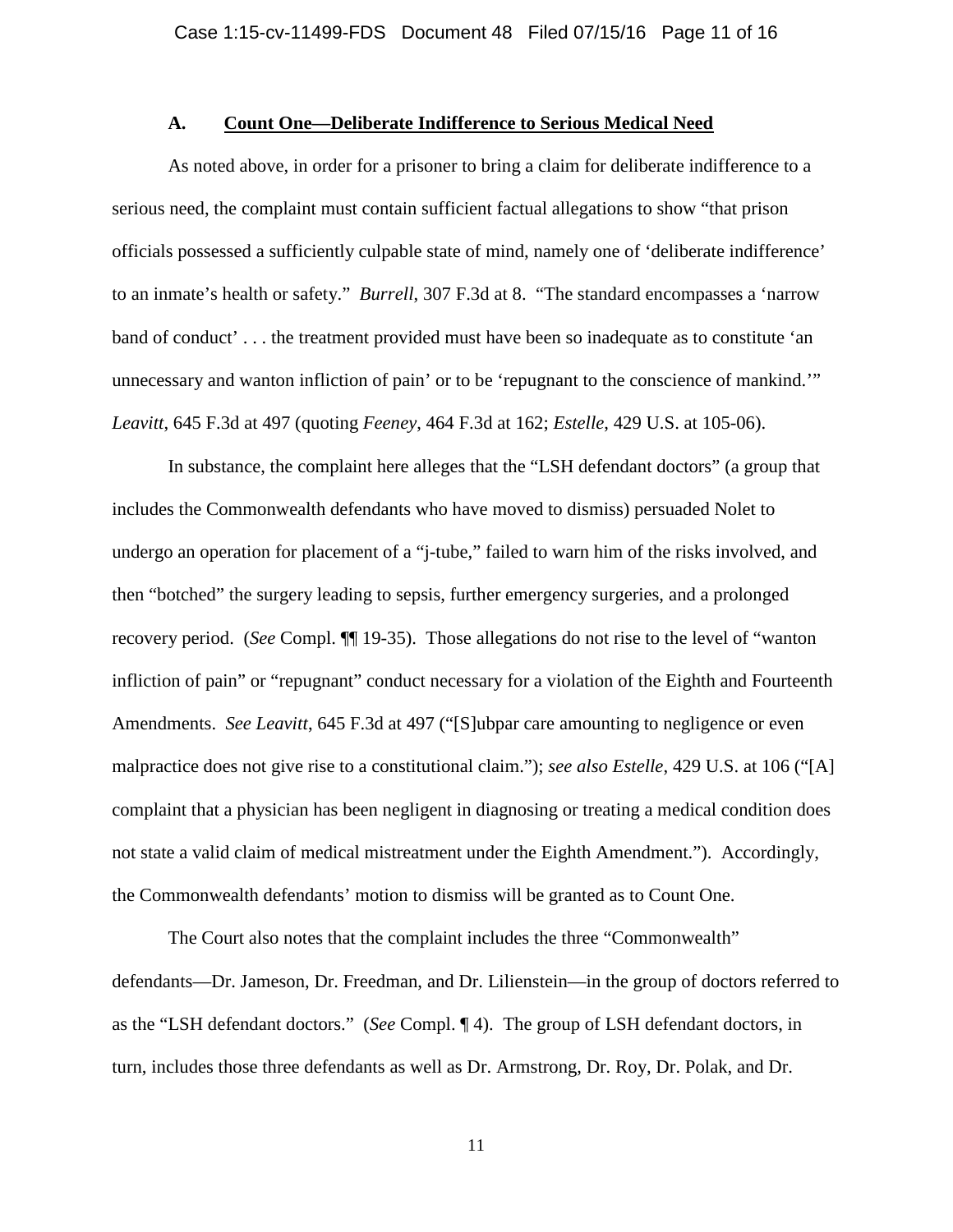# Case 1:15-cv-11499-FDS Document 48 Filed 07/15/16 Page 12 of 16

Petros. *Id.* Because the factual allegations described above are brought against the entire group of doctors, the same reasoning applies and the Court will *sua sponte* dismiss Count One against the latter four doctor-defendants as well.<sup>[7](#page-11-0)</sup>

### **B. Count Two—Medical Malpractice**

 $\overline{\phantom{a}}$ 

The Commonwealth defendants have also moved to dismiss the medical malpractice claim against them on the grounds that they are immune from suit under the Massachusetts Tort Claims Act, Mass. Gen. Laws ch. 258, § 1, *et seq.*, and that, in any respect, Nolet has failed to comply with the MTCA's presentment requirements.

Public employees are immune from tort liability pursuant to Mass. Gen. Laws ch. 258, § 2, which states that "no such public employee or the estate of such public employee shall be liable for any injury or loss of property or personal injury or death caused by his negligent or wrongful act or omission while acting within the scope of his office or employment." The Commonwealth defendants contend that Lemuel Shattuck Hospital is a public employer, and that as employees of LSH, they are public employees and therefore immune from suit. That may well be true; however, those conclusions are not evident on the face of the complaint, nor have defendants presented the Court with any other documents or evidence that may be considered on a motion to dismiss.<sup>[8](#page-11-1)</sup> Accordingly, defendants' motion to dismiss Count Two will be denied.<sup>[9](#page-11-2)</sup>

<span id="page-11-0"></span><sup>7</sup> A district court may, *sua sponte*, dismiss the claim of a plaintiff proceeding *in forma pauperis* if the court determines that it fails to state a claim on which relief can be granted. *Feeney*, 464 F.3d at 161 n.3 (citing 28 U.S.C.  $§ 1915(e)(2)(B)(ii)).$ 

<span id="page-11-1"></span><sup>&</sup>lt;sup>8</sup> On a motion to dismiss, the court may properly take into account four types of documents outside the complaint without converting the motion into one for summary judgment: (1) documents of undisputed authenticity; (2) documents that are official public records; (3) documents that are central to plaintiff's claim; and (4) documents that are sufficiently referred to in the complaint. *Watterson v. Page*, 987 F.2d 1, 3 (1st Cir. 1993).

<span id="page-11-2"></span><sup>9</sup> Because the Court is unable at this stage to determine whether the MTCA applies, it need not consider defendants' contention that Count Two must be dismissed for a failure to comply with the presentment requirements of Mass. Gen. Laws ch. 258, § 4.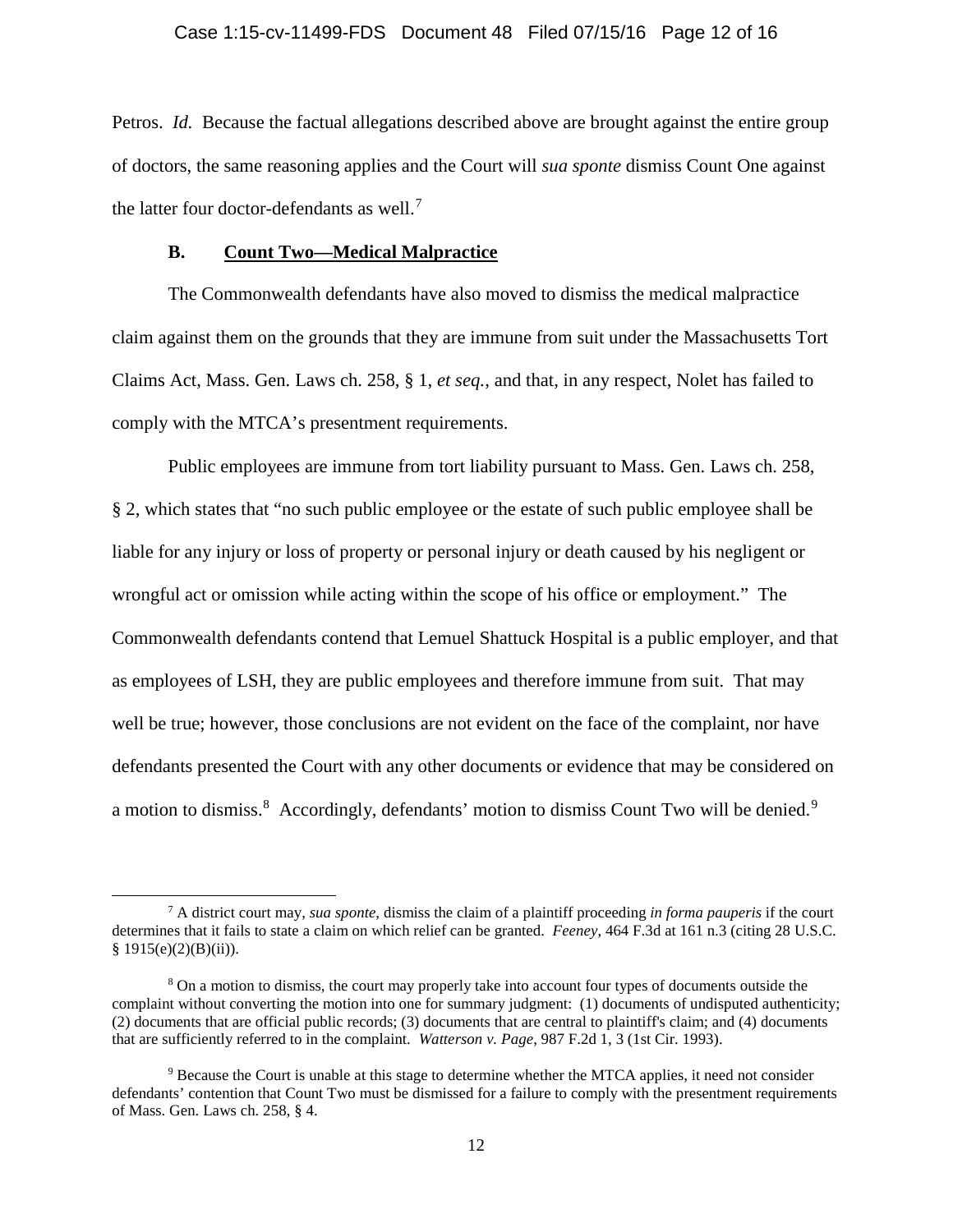## **VI. Dr. Roy's Motion to Dismiss**

Dr. Roy has moved to dismiss the claims against her under Fed. R. Civ. P. 12(b)(6) for for failure to state a claim upon which relief can be granted. Dr. Roy has also moved to dismiss Count Two against her on the ground that Nolet has failed to comply with the notice requirements for medical malpractice actions contained in Mass. Gen. Laws ch. 231, § 60L.

## **A. Failure to State a Claim**

For the reasons described above, the Court will dismiss Count One against Dr. Roy for deliberate indifference to a serious medical need. Dr. Roy also contends that the medical malpractice claim against her (Count Two) should be dismissed because the complaint fails to assert any specific wrongdoing on her part, or to otherwise connect her to Nolet's treatment.

A document filed by a *pro se* party "is to be liberally construed, and a pro se complaint, however inartfully pleaded, must be held to less stringent standards than formal pleadings drafted by lawyers." *Erickson v. Pardus*, 551 U.S. 89, 94 (2007) (quoting *Estelle v. Gamble*, 429 U.S. 97, 106 (1976)) (internal quotation marks omitted); *see also* Fed. R. Civ. P. 8(e) ("Pleadings must be construed so as to do justice.").

As discussed above, the allegations in the complaint relevant to Nolet's allegedly "botched" j-tube surgery are made against the "LSH defendant doctors" as a whole. And, also as discussed above, that group includes seven doctors, one of which is Dr. Roy. It is clear from the face of the complaint that Nolet was unconscious during the j-tube surgery, and, in any event, it would be difficult for a layman to know who, specifically, among a group of doctors was responsible for allegedly negligent conduct that occurred during a surgery. Taken as a whole, and considering Nolet's status as a prisoner proceeding *pro se*, the Court finds that the allegations in the complaint are sufficient to state a plausible claim for medical malpractice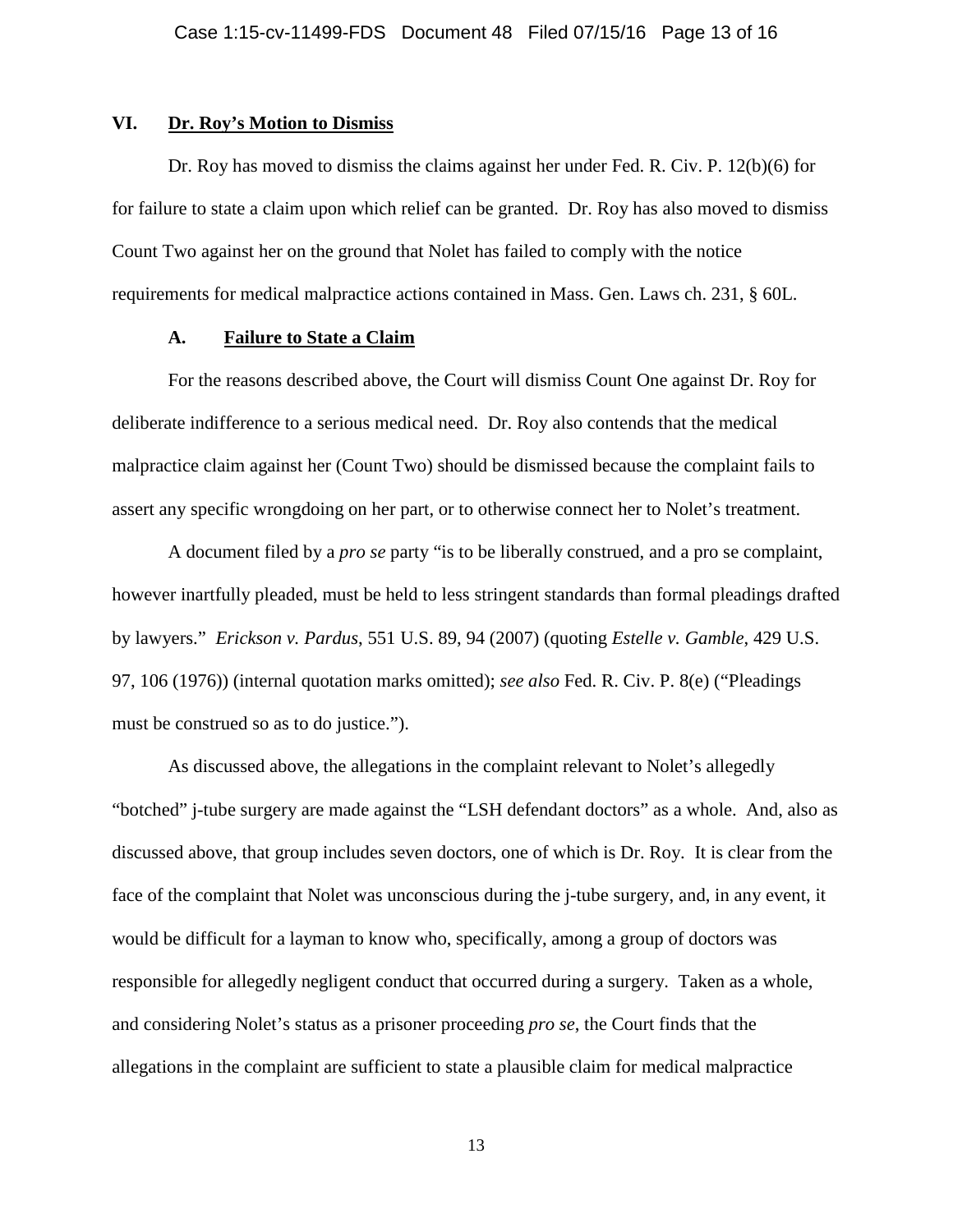against Dr. Roy.

 $\overline{\phantom{a}}$ 

## **B. Mass. Gen. Laws ch. 231, § 60L**

In the alternative, Dr. Roy contends that Nolet's medical malpractice claim should be dismissed for failure to comply with the notice requirements of Mass. Gen. Laws ch. 231, § 60L. Section 60L(a) provides that "a person shall not commence an action against a provider of health care as defined in the seventh paragraph of section 60B unless the person has given the health care provider 182 days written notice before the action is commenced." Mass. Gen. Laws ch. 231,  $\text{60L(a)}$ .<sup>[10](#page-13-0)</sup>

Section 60L is a relatively new statute and, as far as the Court is aware, no Massachusetts court decision has considered the requirements it imposes in a written opinion. It is unclear whether the statute makes proper notice a "special element" of a medical malpractice claim that must be affirmatively pleaded in a complaint. *See Ashley v. New York State Office of Children & Fam. Servs.*, 33 F. Supp. 3d 76, 78 (D. Mass. 2014); *cf. Slaney v. Westwood Auto, Inc.*, 366 Mass. 688 (1975) (requirement of sending demand letter prior to suit under Massachusetts consumer protection law, Mass. Gen. Laws ch. 93A, § 9, is a "special element" that must be alleged in complaint).

Regardless, Section 60L does provide for several exceptions, one of which appears to apply here. Under Section 60L(k), "[n]othing in this section shall prohibit the filing of suit at any time in order to seek court orders to preserve and permit inspection of tangible evidence." Mass. Gen. Laws ch. 231, § 60L(k). Shortly after this Court granted Nolet's motion to proceed

<span id="page-13-0"></span> $10$  Mass. Gen. Laws ch. 231, § 60B defines a "provider of health care" as "a person, corporation, facility or institution licensed by the commonwealth to provide health care or professional services as a physician, hospital, clinic or nursing home, dentist, registered or licensed nurse, optometrist, podiatrist, chiropractor, physical therapist, psychologist, social worker, or acupuncturist, or an officer, employee or agent thereof acting in the course and scope of his employment."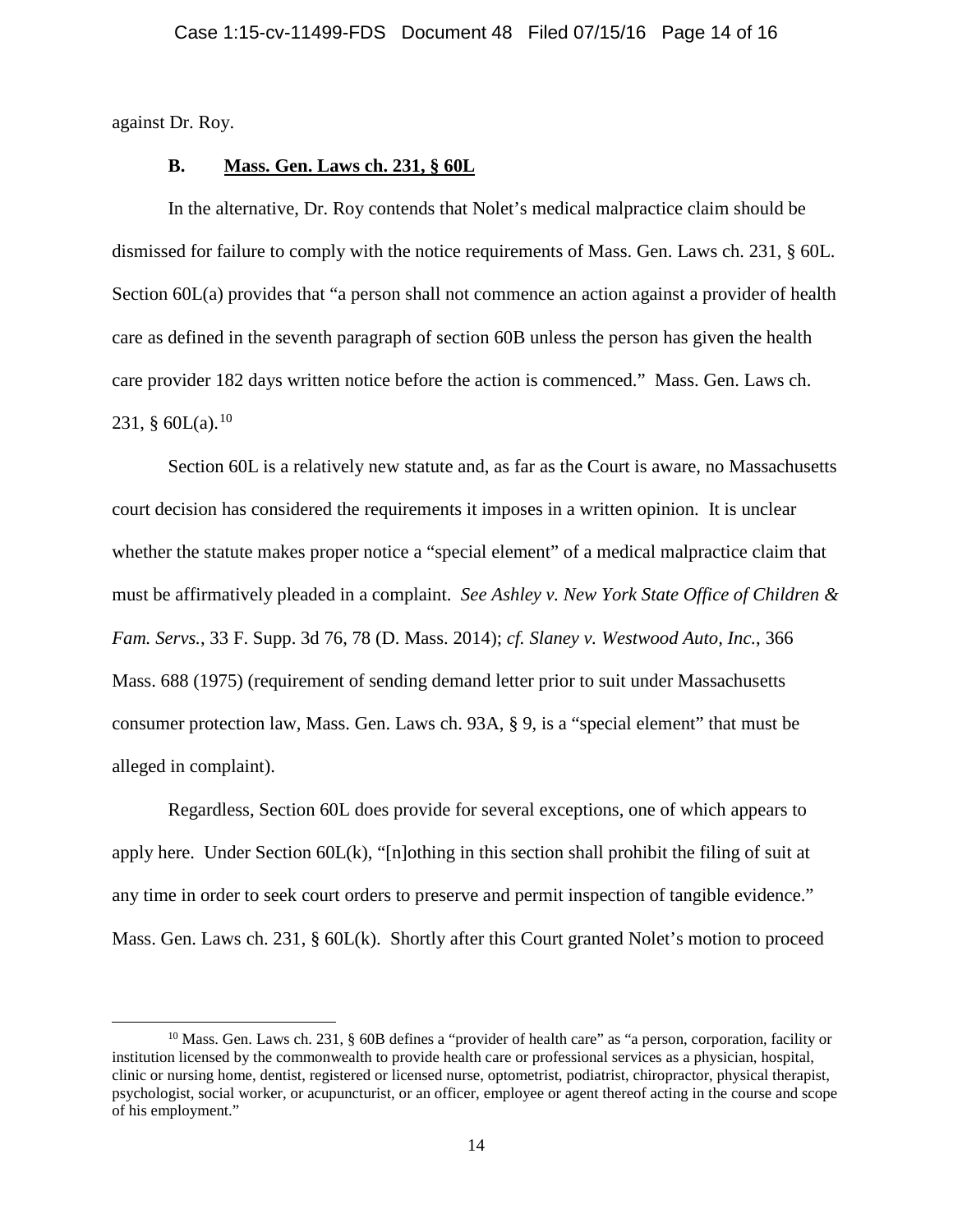#### Case 1:15-cv-11499-FDS Document 48 Filed 07/15/16 Page 15 of 16

*in forma pauperis*, *see* Dkt. No. 9, Nolet filed a "Motion for Order of Waiver of Costs and Fees of Lemuel Shattuck Hospital Medical Records from his Medical File," Dkt. No. 12. In that motion, Nolet sought a court order waiving the fees charged by LSH to provide Nolet with a copy of his medical records. *See id.* Given Nolet's indigent status, and his inability as a prisoner to inspect his own records in person at LSH, the Court concludes that the filing of a complaint was, at least in part, necessary to Nolet's ability to seek a court order "permit[ting] inspection of tangible evidence," namely, his medical records.

Furthermore, and in any event, the Court also notes that Dr. Roy has not submitted any evidence to the Court in support of her contention that no notice was provided. *Cf. Corrada Betances v. Sea-Land Service, Inc.*, 248 F.3d 40 (1st Cir. 2001) (assertions by counsel in legal memoranda are insufficient to establish material facts). Accordingly, Dr. Roy's motion to dismiss Count Two will be denied.

## **VII. Conclusion**

For the foregoing reasons, defendants' motions to dismiss are GRANTED in part and DENIED in part, as follows:

- 1. The motion of defendant Groblewski to dismiss the complaint against him pursuant to Rule 12(b)(6) is GRANTED.
- 2. The motions of defendants Caratazzola, Nasuti, and Roza to dismiss the complaint against them pursuant to Rule 12(b)(6) are DENIED.
- 3. The motion of defendants Caratazzola, Nasuti, and Roza for summary judgment pursuant to Rule 56 for failure to exhaust administrative remedies is DENIED without prejudice to its renewal.
- 4. The motion of defendants Jameson, Freedman, and Lilienstein to dismiss the